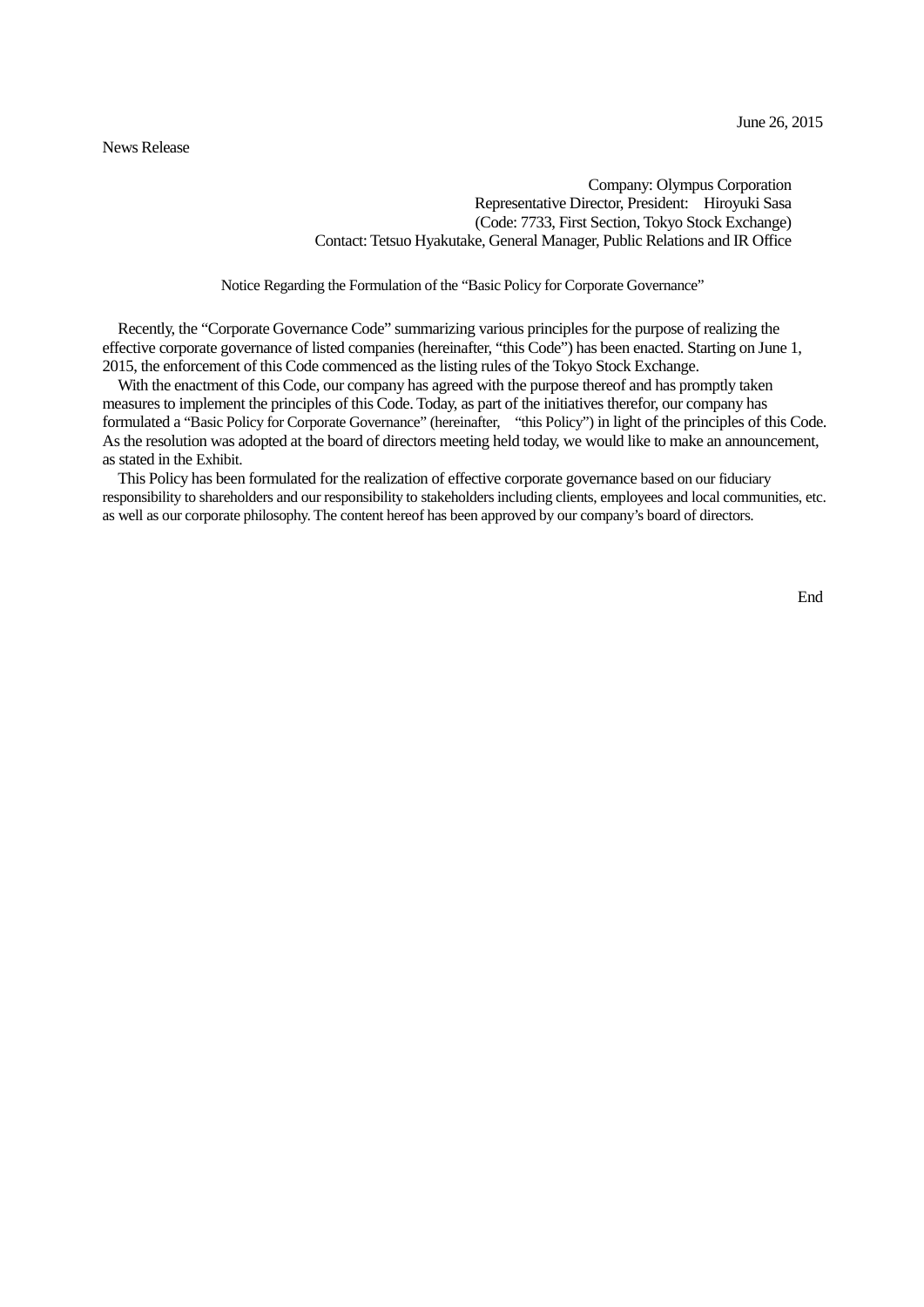# **Basic Policy for Corporate Governance**

# **Our Corporate Philosophy**

"The Olympus Group strives to realize better health and happiness for people by being an integral member of society, sharing common values, and proposing new values through its business activities." This philosophy is called "Social IN," which is the basic concept behind all of our activities. Under this philosophy, we aim to improve our company's continuous development and mid- and long-term corporate value for stakeholders, including shareholders.

#### **Basic Idea Regarding Corporate Governance**

Based on our fiduciary responsibility to shareholders and our responsibility to stakeholders including clients, employees and local communities, etc. as well as the above corporate philosophy, our company has implemented all the principles of the Corporate Governance Code and developed this policy with the aim of realizing effective corporate governance.

# **1. Securing Shareholders' Rights and Equality**

- (1) Our company respects shareholders' rights and secures their substantial equality.
- (2) Our company takes appropriate steps to improve the environment pertaining to the exercise of rights at the general meeting of shareholders.
- (3) If it is judged that listed shares will contribute to the improvement of our group's corporate value in the mid- to long-term, then, upon verifying the economic rationality and the future prospects for the mid- to long-term, our company will hold the listed shares. Every year, the board of directors will verify the rationality and necessity of holding our major policy shareholdings in light of the returns and risks of holding such policy shareholdings from a midto long-term perspective, and based on that verification, confirm the target and rationality of holding such policy shareholdings. Moreover, in order to exercise shareholders' rights regarding policy shareholdings, our company will exercise its voting rights on all agenda items, and from the viewpoint of improving the mid- to long-term corporate value of an enterprise issuing such shares, will consider said enterprise's financial condition and decide appropriately about whether to approve or disapprove each agenda item.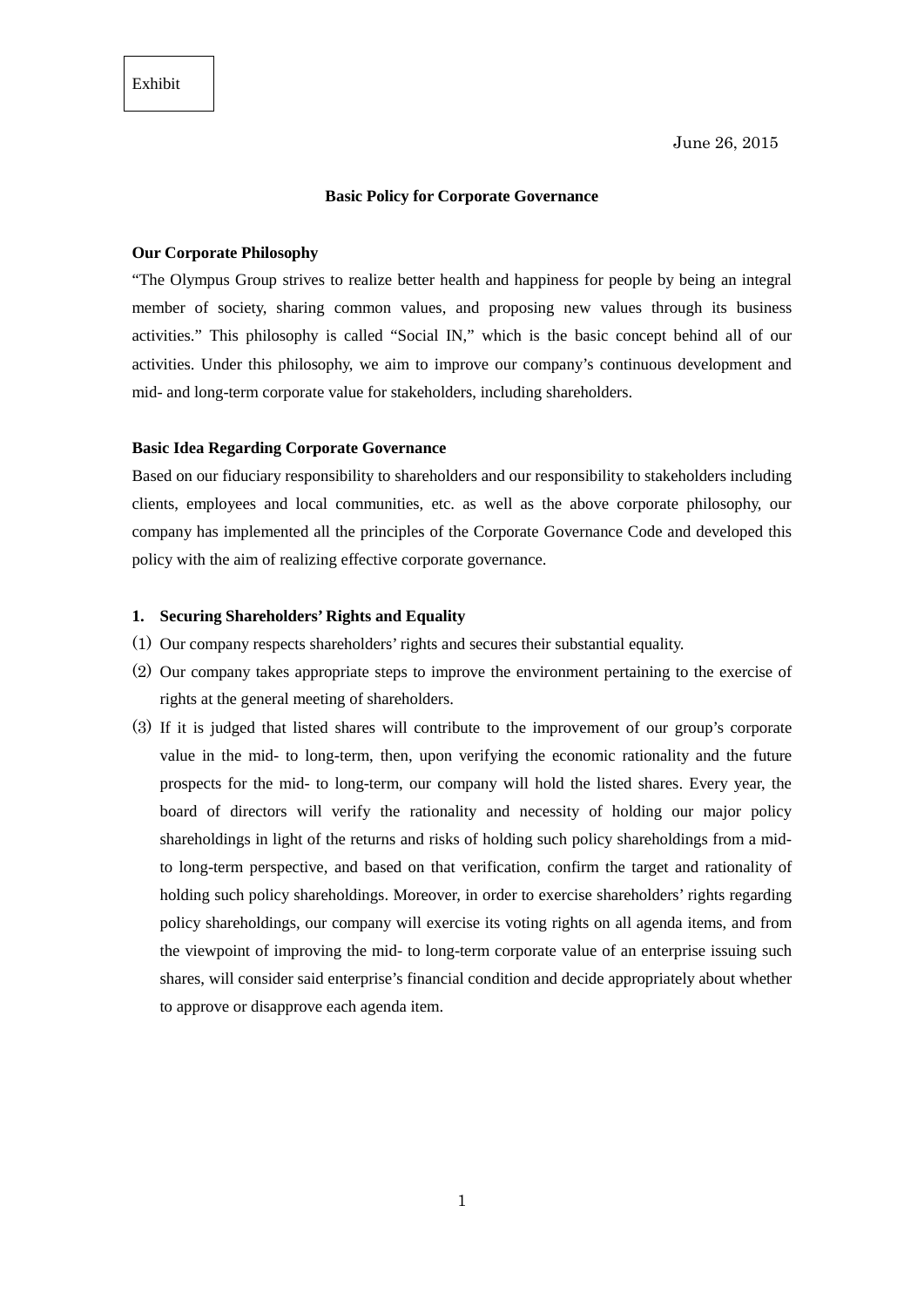- (4) Our company has implemented takeover defense measures from the viewpoint of protecting our mid- to long-term corporate value. From the viewpoint of fulfilling our fiduciary responsibility to shareholders, the board of directors will thoroughly examine the necessity and rationality of the implementation of the measures. Prior to their invocation, the measures will be examined by an special committee comprised of independent outside directors and independent outside auditors, and a general meeting of shareholders will be held to verify shareholders' desires if necessary. Moreover, the effective period of the takeover defense measures is set for one year. After providing thorough a explanation to shareholders at the general meeting of shareholders, the effective period will be renewed.
- (5) In the case of conducting related party transactions, our company and its subsidiaries are required to obtain the approval of the board of directors of each company in accordance with the company rules: "Olympus Group Internal Control Rules," and are required to report to our company after obtaining approval from the regional headquarters.

#### **2. Cooperation with Stakeholders other than Shareholders**

Under our corporate philosophy, "Social IN," our company endeavors to cooperate as appropriate with various stakeholders including employees, clients, business connections, creditors and local communities.

Our company will present its values regarding appropriate cooperation with stakeholders, respect for their interests, and ethics for sound business activities, and stipulate and implement a code of conduct to be complied with by such members. Specifically, we have formulated the "Olympus Group Corporate Conduct Charter" and the "Olympus Group Code of Conduct" as a code of conduct for all groups, and have widely disseminated them among all officers and employees who belong to our company groups.

As a supervisor responsible for compliance-related matters, we have appointed a Chief Compliance Officer (CCO). As an advisory organ for the board of directors, we have established a Compliance Committee that is chaired by an independent outside director and is comprised of the CCO and outside committee members. Furthermore, we have established an internal compliance-related reporting system, the "Compliance Helpline," operated by an internal reporting desk and an external reporting desk managed by an outside attorney, and regularly report the status of use thereof to the board of directors through the above Compliance Committee.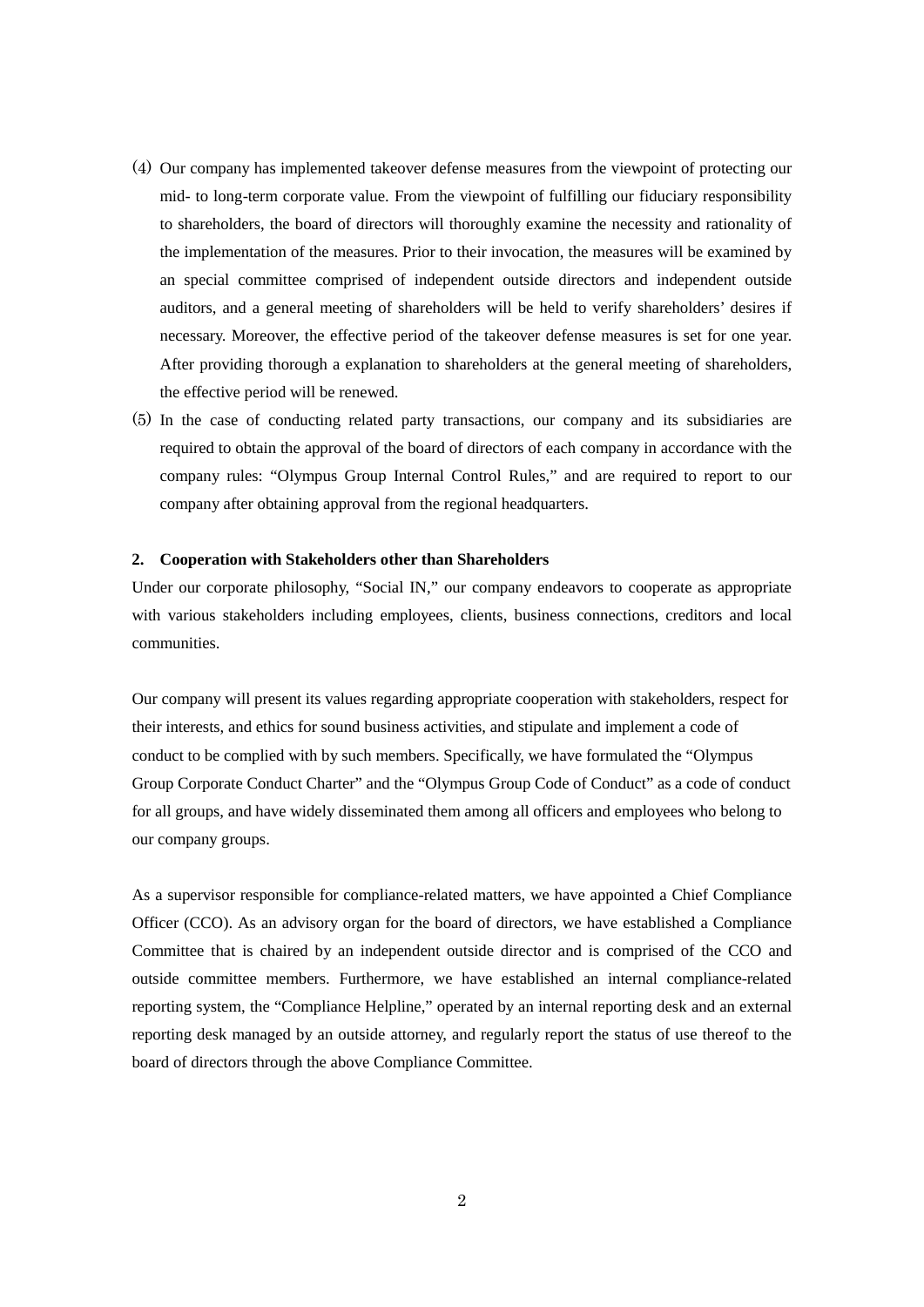# **3. Complete Information Disclosure and Secured Transparency**

Under the basic concept for all corporate activities, "Social IN," our company will disclose corporate information, such as management policy, financial condition, status of business activities and CSR activities in a fair, timely, appropriate and active manner for the purpose of obtaining all stakeholders' correct understanding and trust.

#### **4. Responsibility of the Board of Directors, etc.**

# **(1) Role of the Board of Directors**

The board of directors approves important matters related to management proposed by the President who is the person responsible for management and execution, and supervises business operations.

#### **(2) Qualification of Directors and Auditors**

Having high ethical standards as well as the experience, knowledge and ability required to create mid- to long-term corporate value, our directors spend a sufficient amount of time for the board of directors in order to fulfill their own obligations and responsibilities.

Our company has chosen to be a "Company with Board of Auditors" and has built a system that improves the objectivity and fairness of management monitoring through the board of directors and the board of auditors. Our auditors possess the ethical standards, as well as the experience, knowledge and ability required to create mid- to long-term corporate value. At least one of them possesses abundant knowledge of financial affairs and accounting services.

#### **(3) Diversity of the Board of Directors**

Our company considers the diversity of the whole board of directors in terms of experience, knowledge and ability, etc.

## **(4) Scale of the Board of Directors**

Based on our group's scale and business lines, we maintain an appropriate number of members, fifteen or fewer persons, as stipulated in the Articles of Incorporation, in order to effectively and efficiently exercise the functions of the board of directors.

#### **(5)** Independent Outside Director

From the viewpoint of increasing the supervisory functions of the board of directors, at least half of the directors are independent outside directors. The independence standards are set forth by the board of directors.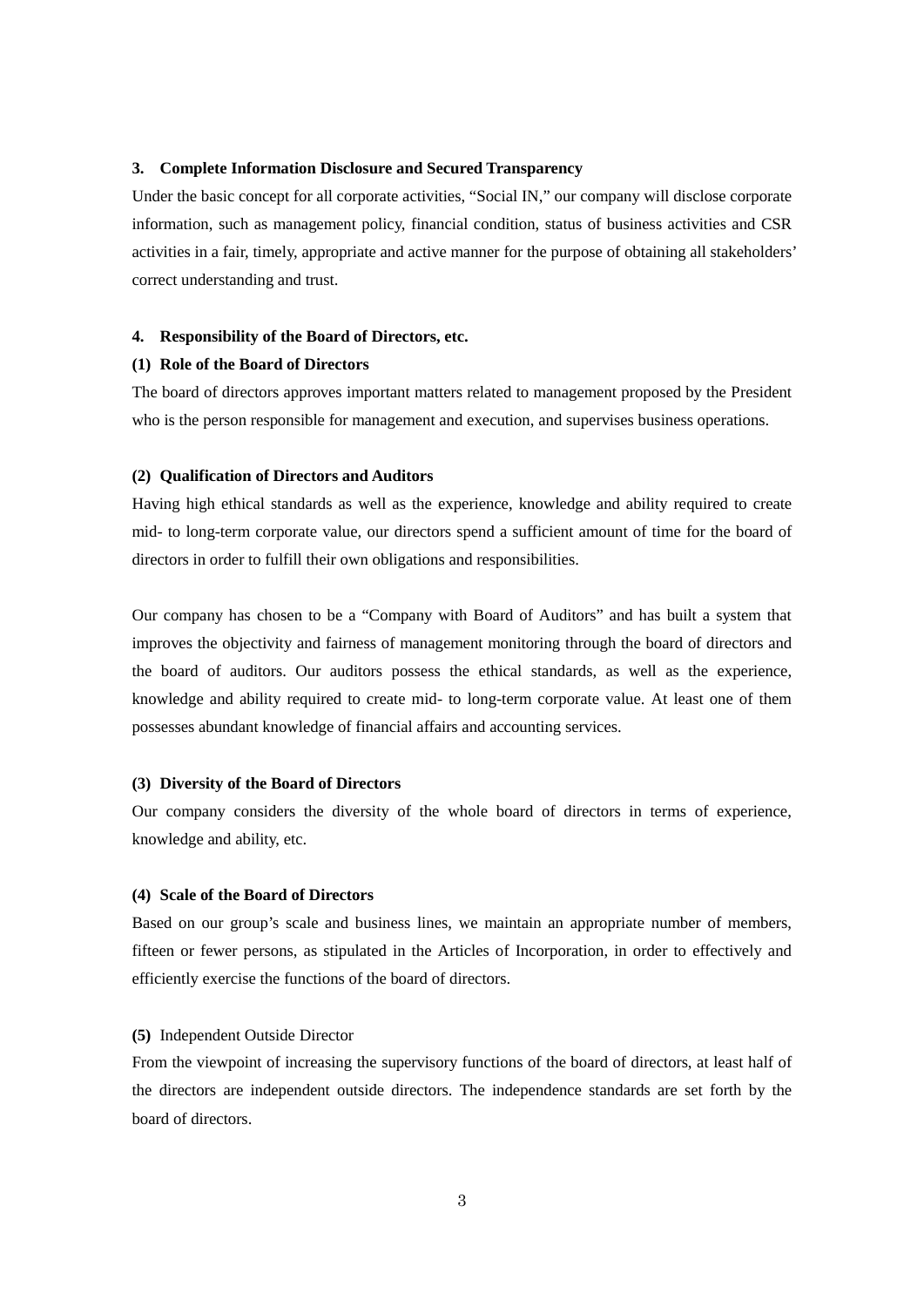# **(6) Chairman of the Board of Directors**

For the purpose of securing the separation of executive and supervisory power, a director who does not conduct business operations serves as the chairman of the board of directors.

## **(7) Nomination and Compensation Related Committees**

The board of directors will convene a nominating committee and a compensation committee as a voluntary committee.

# **Nominating Committee**

The nominating committee discusses the appointment of the directors and auditors as well as personnel affairs, and provides opinions and advice to the board of directors. The nominating committee consists of three or more committee members nominated among the directors by the board of directors, and independent outside directors constitute the absolute majority thereof. An independent outside director serves as the chairman.

## **Compensation Committee**

The compensation committee discusses matters pertaining to the directors' compensation and provides opinions and advice to the board of directors. The compensation committee consists of three or more committee members nominated among the directors by the board of directors, and independent outside directors constitute the absolute majority thereof. An independent outside director serves as the chairman.

#### **(8) Appointment Process of the Directors and Auditors**

As for directors, the nominating committee discusses and interviews director candidates in light of the appointment standards, and provides opinions and advice to the board of directors. Based on such opinions and advice, director candidates are decided by the board of directors, and directors are appointed by a resolution at the general meeting of shareholders.

As for auditors, upon collecting the opinions of the board of auditors, the nominating committee discusses and interviews auditor candidates in light of the appointment standards, and after obtaining the consent of the board of auditors, provides opinions and advice to the board of directors. Based on such opinions and advice, auditor candidates are decided by the board of directors, and auditors are appointed by a resolution at the general meeting of shareholders.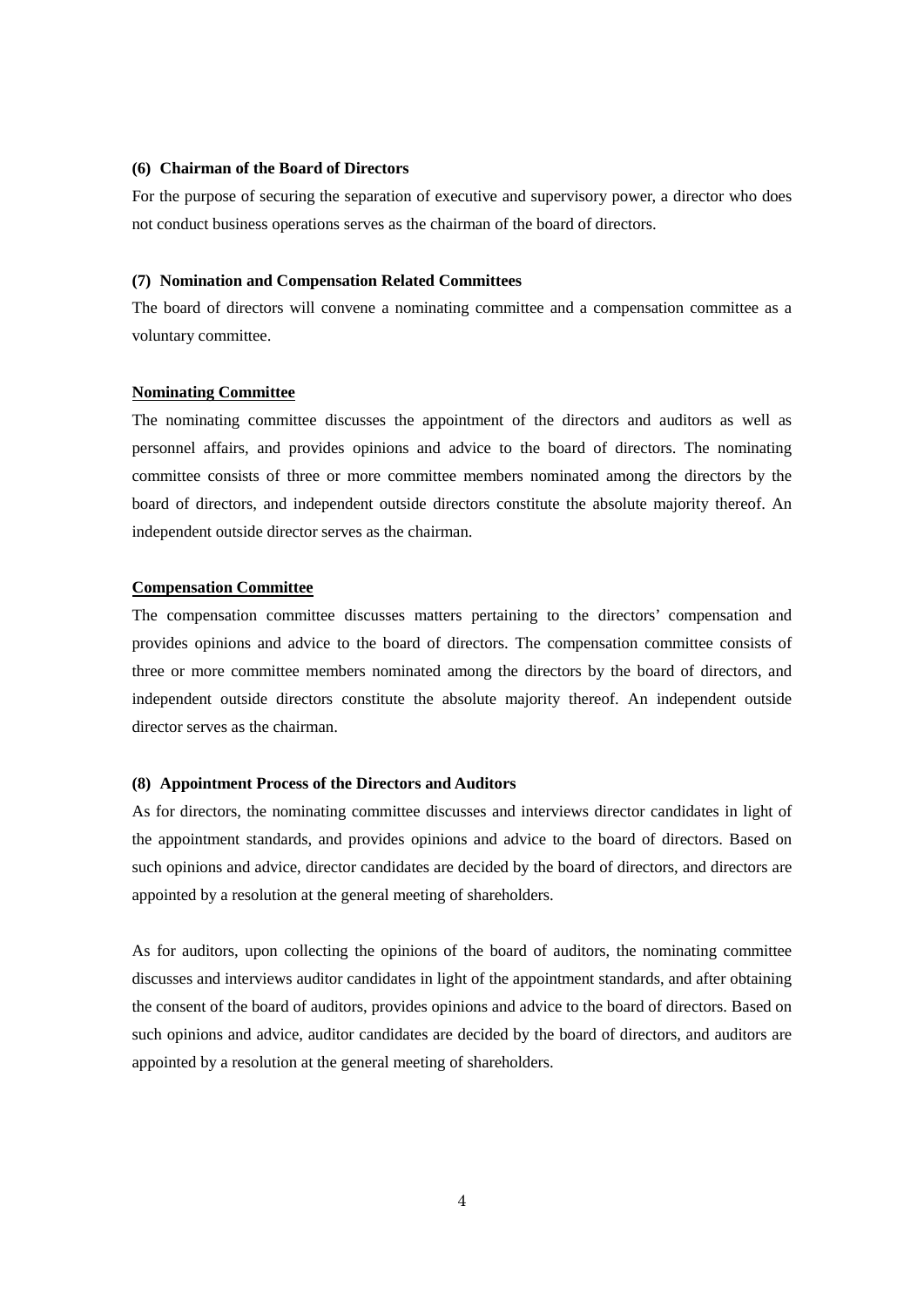## **(9) Fostering and Deciding the President's Successor**

The President recognizes the fostering of the successor as one of the most important duties, and fosters executive officers as candidates for the successor. The nominating committee understands the fostering process and provides any necessary advice. As for determining the successor, the nominating committee discusses whether the candidates, including outside candidates, have qualifications that are suitable for the President, and provides opinions and advice to the board of directors. Thereafter, the successor is decided by the board of directors.

## **(10)Compensation System**

Regarding officers' compensation (compensation for directors who conduct business operations and executive officers), the basic policy is to provide compensation that is suited to their duties, and to increase the awareness among the officers in order to: "Meet the shareholders' expectations by aiming to maximize corporate values." Based on said policy, the board of directors focuses on appropriately setting the compensation ratio linked to short and mid- and long-term performance, and through the compensation committee's opinions and advice, decides officers' compensation.

#### **(11)Management of the Board of Directors Meeting**

For the purpose of approving important business operations and supervising business operations, agenda items for, deliberation time of, and the frequency of holding the board of directors meeting are set in order to facilitate necessary and sufficient discussion. In order to facilitate constructive discussions and the exchange of opinions at the board of directors meeting, materials are sent regarding matters to be discussed and matters to be reported at the board of directors meeting, and the orientation session is held in consideration of the time required for the attendees to prepare for the board of directors meeting. Moreover, the board of directors meeting schedule and expected agenda items are prepared in advance.

## **(12)Assembly for Independent Outside Directors Only**

Aiming at information exchange and knowledge sharing, our company will implement an assembly for only independent outside directors as needed.

#### **(13)Evaluation of the Board of Directors Meeting**

Every year, the effectiveness of the board of directors as a whole is analyzed and evaluated at the board of directors meeting including a third party's perspectives, and an overview of the evaluation result is released.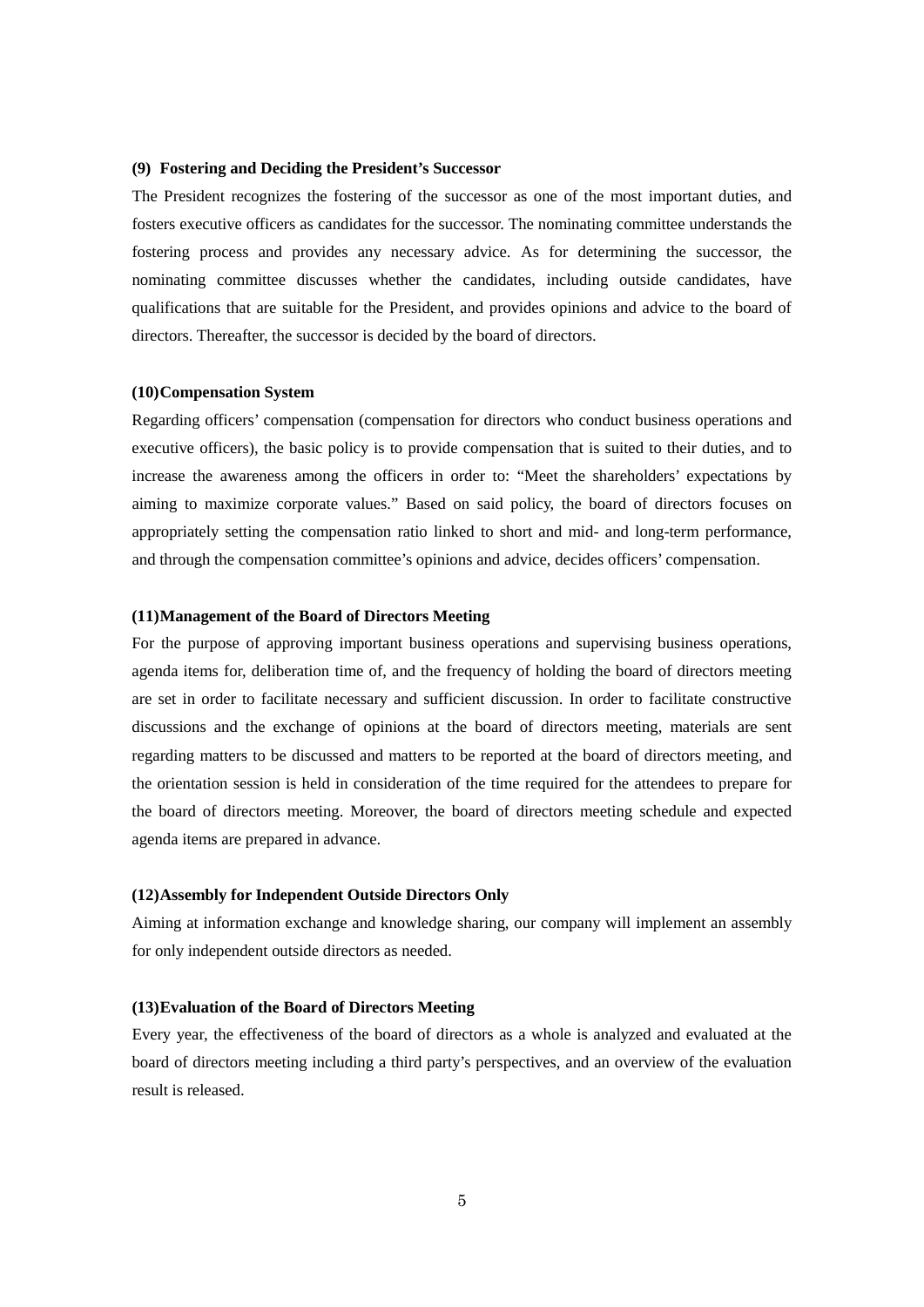## **(14)Information Acquisition and Support System**

Our company endeavors to actively provide the directors and auditors with information helpful for effectively fulfilling their roles and duties.

# **(15)Improvement through Study of the Directors and Auditors**

The directors and auditors endeavor to improve themselves including by acquiring and updating, etc. their knowledge in order to fulfill their roles and duties. Our company provides newly-appointed outside officers with various programs for acquiring knowledge concerning our company, including tours to our company' business office and factory, as well as study groups on our business, etc.

#### **5. Interaction with Shareholders**

For the purpose of our company's continuous development and improvement of mid- to long-term corporate value, the board of directors have stipulated and announced the Policy for Improving the System and Initiatives for Promoting Constructive Interactions with Shareholders.

# **Policy for Improving the System and Initiatives for Promoting Constructive Interactions with Shareholders**

(1) Basic Policy

For the purpose of our company's continuous development and improvement of mid- to long-term corporate value, our company, centering on the president and the financial officer, actively conducts constructive interactions with shareholders. The IR department assists such initiatives through internal information exchange and improving the system for providing shareholders' opinions as feedback, etc. to the upper management team.

(2) Policy for Interactions by the President and Financial Officer

The President and the financial officer play a central role in conducting overall interactions with shareholders toward the realization of constructive interactions. Specifically, the President and the financial officer will proactively establish opportunities for direct interactions with shareholders by conducting the following in addition to individual interviews with shareholders: briefing sessions for every quarterly settlement, small meetings, telephone conferences with overseas investors, domestic and international road shows on a regular basis, and participation in conferences held by securities firms, etc.